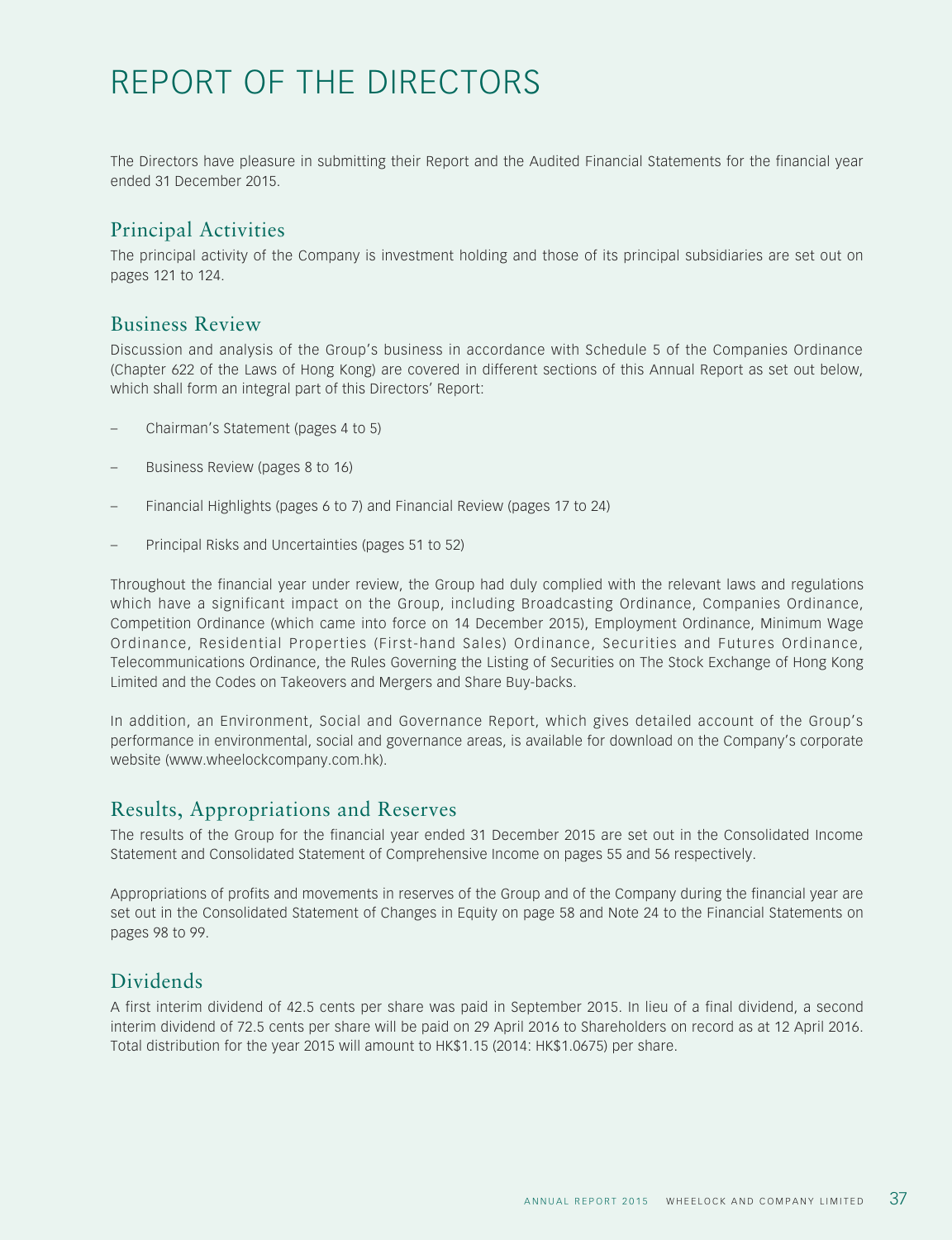# Fixed Assets

Movements in fixed assets during the financial year are set out in Notes 8 and 9 to the Financial Statements on pages 72 and 76 respectively.

### Donations

The Group made donations during the financial year totalling HK\$43 million.

### **Directors**

The names of persons who serve/served as Directors of the Company during the financial year and/or during the period from the end of the financial year to the date of this report are Mr Douglas C K Woo, Mr Peter K C Woo (retired on 19 May 2015), Mr Stephen T H Ng, Mr Stewart C K Leung, Mr Paul Y C Tsui, Mr Ricky K Y Wong, Mr Tak Hay Chau, Mrs Mignonne Cheng, Mr Winston K W Leong, Mr Alan H Smith, Mr Richard Y S Tang, Mr Kenneth W S Ting, Ms Nancy S L Tse and Mr Glenn S Yee.

Mr Stephen T H Ng, Mrs Mignonne Cheng, Mr Winston K W Leong, Mr Alan H Smith and Ms Nancy S L Tse are due to retire by rotation from the Board at the forthcoming Annual General Meeting in accordance with Article 106A of the Company's Articles of Association. Being eligible, they offer themselves for re-election. None of the retiring Directors proposed for re-election at the forthcoming Annual General Meeting has a service contract with the Company which is not determinable by the employer within one year without payment of compensation (other than statutory compensation).

A list of names of all persons who serve/served as directors of the Company's subsidiaries during the financial year and/or during the period from the end of the financial year to the date of this report is set out in section (K) "Directors of Subsidiaries" on page 53.

### Indemnity to Directors

Under the Articles of Association of the Company, every Director of the Company is, and is entitled to be, indemnified out of the assets of the Company against all losses or liabilities which he/she may sustain or incur in or about the execution/discharge of the duties of his/her office or otherwise in relation thereto, to the extent as permitted by law.

Furthermore, during the financial year under review and up to the date of this report, the Company maintains/ maintained suitable directors' and officers' liability insurance providing appropriate insurance cover for the Directors of the Company and also for the directors of the Company's subsidiaries in respect of relevant legal action against those directors.

### Interests in Transactions, Arrangements and Contracts

No transaction, arrangement and contract of significance in relation to the Company's business to which the Company or any of its subsidiaries was a party and in which a Director of the Company or an entity connected with a Director had a material interest, whether directly or indirectly, subsisted at the end of the financial year or at any time during that financial year.

# Management Contracts

No contracts for the management and administration of the whole or any substantial part of any business of the Company were entered into or existed during the financial year.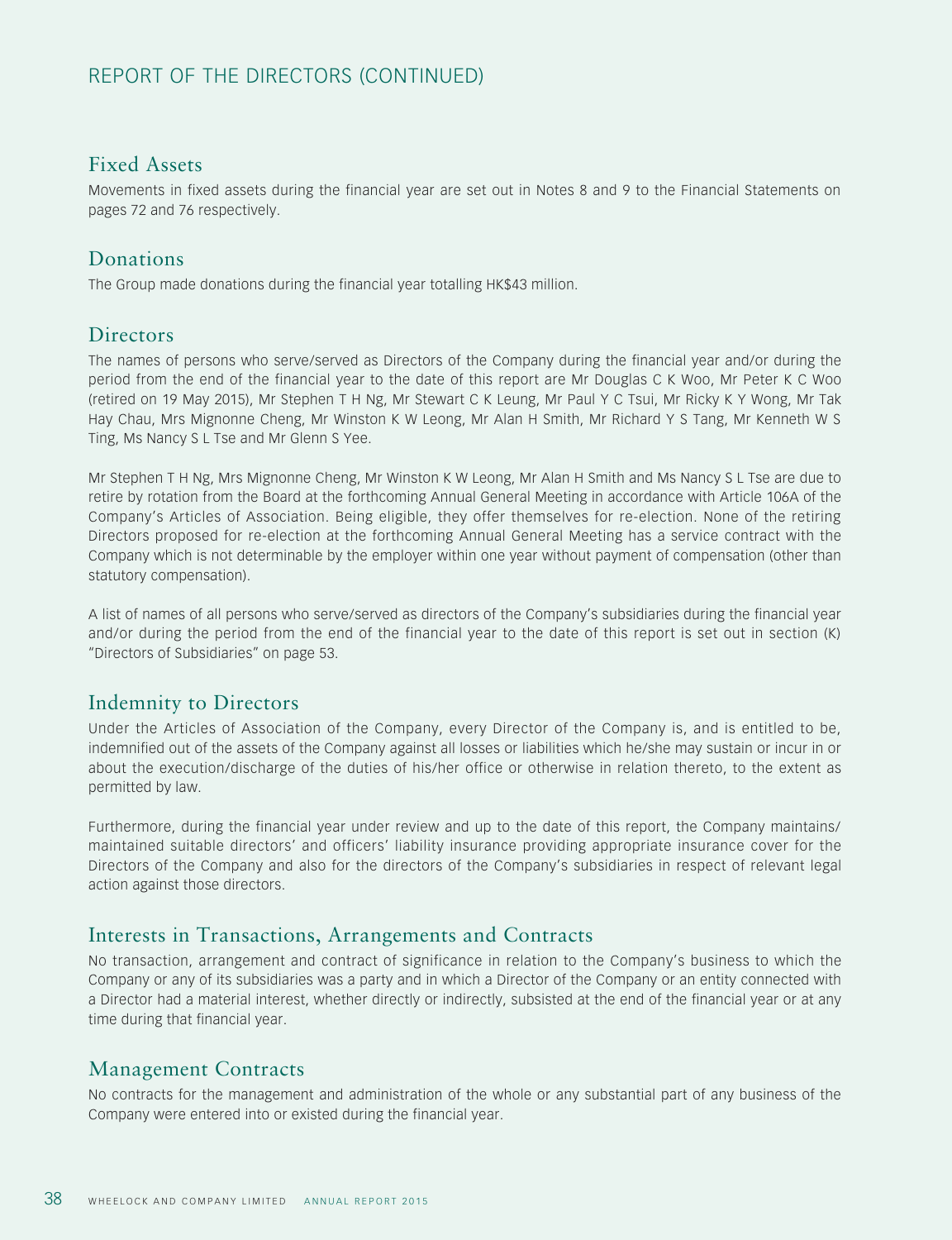# Arrangements to Purchase Shares or Debentures

At no time during the financial year was the Company or any of its subsidiaries a party to any arrangement to enable the Directors of the Company to acquire benefits by means of acquisition of shares in or debentures of the Company or any other body corporate, with the exception that during the year, there existed certain outstanding options to subscribe for ordinary shares of the Company and of a subsidiary of the Company, namely, The Wharf (Holdings) Limited ("Wharf"), granted under the Company's share option scheme and Wharf's share option scheme respectively to certain employees/directors of companies in the Group, some of whom were Directors of the Company during the financial year.

Under the respective rules of the two schemes (such rules being subject to the relevant laws and provisions applicable from time to time), shares of the Company or Wharf would be issued at such prices as being not less than the highest of (i) the indicative price as specified in the written offer; (ii) the closing price on The Stock Exchange of Hong Kong Limited (the "Stock Exchange") on the date of grant of the options; and (iii) the average closing price on the Stock Exchange for the five trading days immediately preceding the date of grant; and the relevant options would be exercisable during such periods, not being beyond the expiration of 10 years from the date of grant of relevant options, as determined by the boards of directors of the Company or Wharf.

During the financial year, no share of the Company or Wharf was allotted and issued to any Director of the Company under the abovementioned share option schemes. Further information of the share option schemes of the Company and Wharf is set out on pages 47 to 49.

# Purchase, Sale or Redemption of Shares

Neither the Company nor any of its subsidiaries has purchased, sold or redeemed any listed securities of the Company during the financial year.

# Auditors

The Financial Statements now presented have been audited by KPMG, Certified Public Accountants, who retire and being eligible, offer themselves for re-appointment.

By Order of the Board **Wilson W S Chan** *Secretary*

Hong Kong, 10 March 2016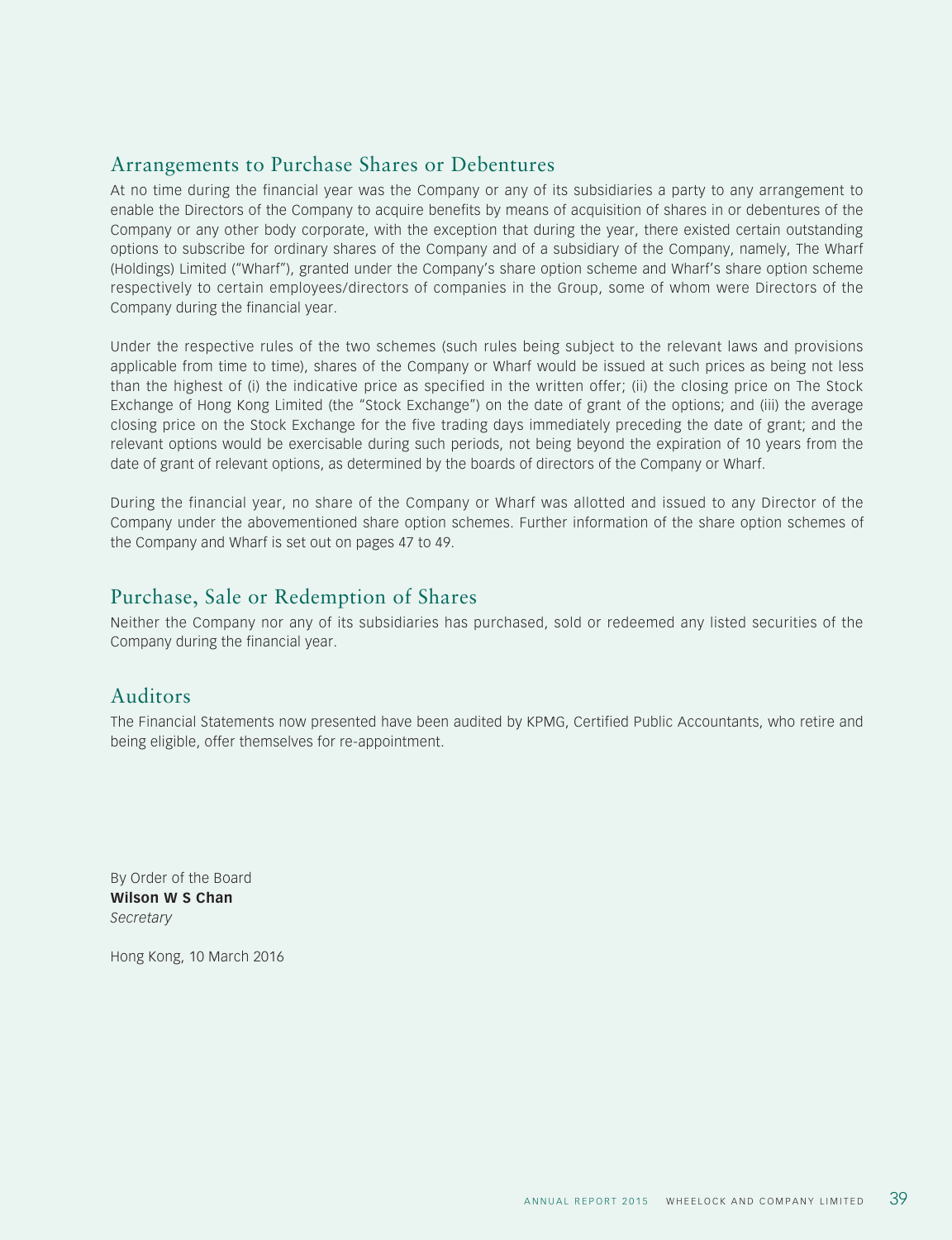# Supplementary Corporate Information

### (A) Biographical Details of Directors and Senior Managers etc.

### **(I) Directors**

### **Douglas C K WOO,** *Chairman & Managing Director (Age: 37)*

Mr Woo has been a Director and the Managing Director of the Company since 2013. He became Chairman in January 2014. He also serves as a member and chairman of the Company's Nomination Committee as well as a member of the Company's Remuneration Committee. He is vice chairman and managing director of Wheelock Properties Limited ("WPL"), the Group's Hong Kong property development arm and also a director of certain other subsidiaries of the Company. He currently serves as a member of the Twelfth Beijing Municipal Committee of the Chinese People's Political Consultative Conference ("CPPCC") of the People's Republic of China ("PRC"), a director of The Real Estate Developers Association of Hong Kong ("REDA") and a member of the Hong Kong General Chamber of Commerce ("HKGCC") Economic Policy Committee.

Mr Woo graduated from Princeton University in the US with a degree in Architecture. He earned a Master of Business Administration degree (EMBA Program) awarded jointly by The HKUST Business School and The Kellogg School of Management of Northwestern University in 2010. Prior to joining the Group in 2005, Mr Woo worked at UBS Real Estate Corporate Finance and UBS Triton Fund and focused primarily in asset acquisitions and asset management. He also worked at Hamptons International. Mr Woo is the son of Mr Peter K C Woo, who was formerly the Senior Director of the Company until 19 May 2015.

Under the existing service contract between the Group and Mr Woo, his basic salary and various allowances for the year 2016, calculated on an annualised basis, would be approximately HK\$6.05 million (2015: HK\$5.72 million) per annum.

#### **Stephen T H NG,** *Deputy Chairman (Age: 63)*

Mr Ng has been a Director of the Company since 1988 and became Deputy Chairman in 1995. He is chairman and managing director of Wharf, the major publicly listed subsidiary of the Company. Among various other subsidiaries of the Company of which he serves as a director, he is chairman of three publicly listed subsidiaries of the Company, namely, Harbour Centre Development Limited ("HCDL"), i-CABLE Communications Limited ("i-CABLE") and Wheelock Properties (Singapore) Limited ("WPSL"). Furthermore, he is chairman of publicly listed Joyce Boutique Holdings Limited ("JBHL"), and a nonexecutive director of Hotel Properties Limited (a publicly listed associate of the Company). He formerly served as a non-executive director of Greentown China Holdings Limited ("Greentown") (a company publicly listed in Hong Kong) until his resignation effective 27 March 2015.

Mr Ng was born in Hong Kong in 1952 and grew up in Hong Kong. He attended Ripon College in Ripon, Wisconsin, USA and the University of Bonn, Germany, from 1971 to 1975, and graduated with a major in mathematics. He is the deputy chairman of the HKGCC and a council member of the Employers' Federation of Hong Kong ("EFHK"). Under the existing service contract between the Group and Mr Ng, his basic salary and various allowances for the year 2016, calculated on an annualised basis, would be approximately HK\$7.82 million (2015: HK\$7.24 million) per annum.

#### **Stewart C K LEUNG,** *Vice Chairman (Age: 77)*

Mr Leung has been Vice Chairman of the Company since 2012. He is currently the chairman of WPL and Wheelock Properties (Hong Kong) Limited ("WPHK"), both being wholly-owned subsidiaries of the Company. Mr Leung has extensive experience in property development, construction, management and related businesses in Hong Kong. He was formerly a director of two publicly listed companies, namely, New World Development Company Limited and New World China Land Limited. He is currently the chairman of the Executive Committee of REDA. Under the existing service contract between the Group and Mr Leung, his basic salary and various allowances for the year 2016, calculated on an annualised basis, would be approximately HK\$5.46 million (2015: HK\$5.46 million) per annum.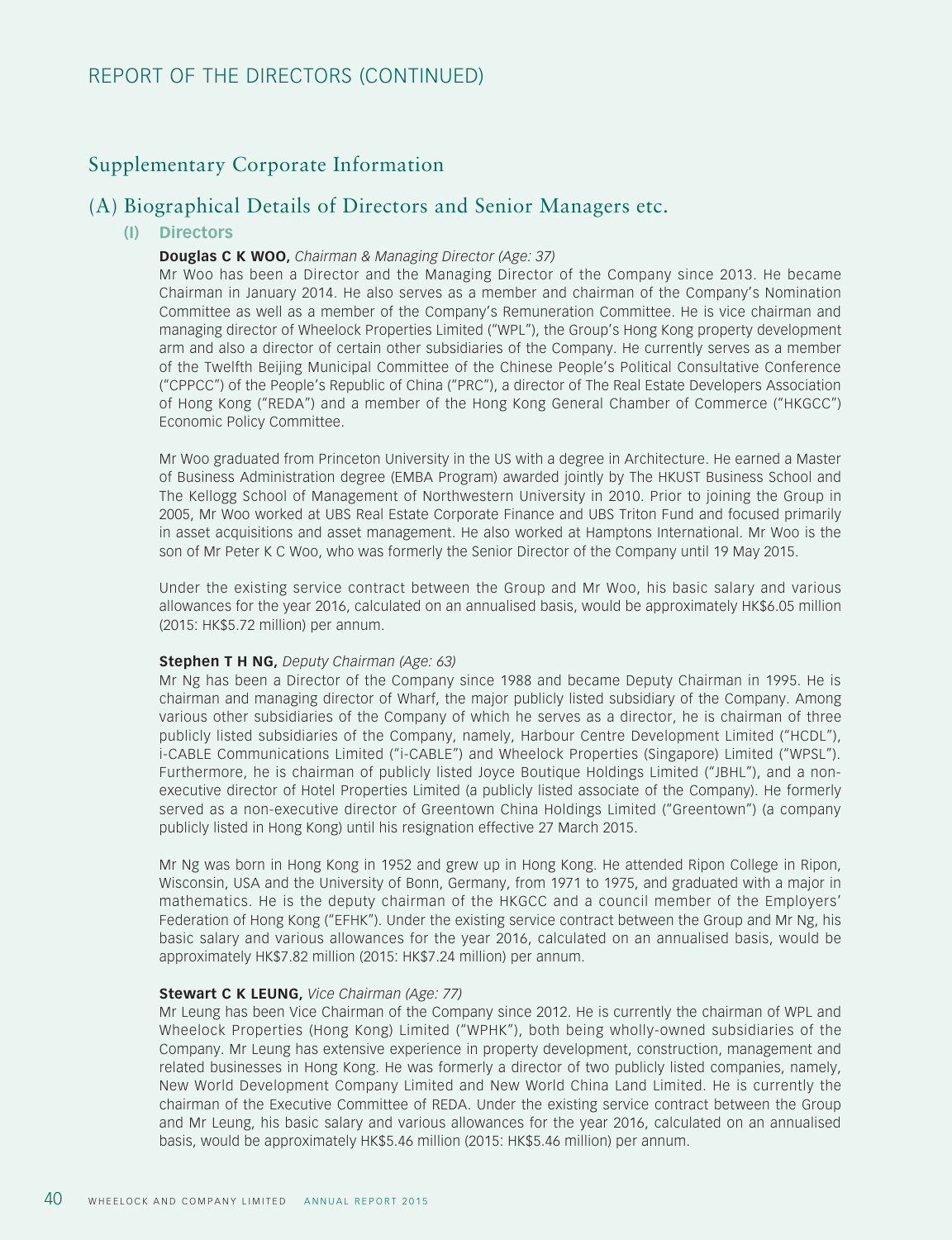#### **Paul Y C TSUI,** *Executive Director & Group Chief Financial Officer (Age: 69)*

Mr Tsui, *FCCA, FCPA, FCMA, CGMA, FCIS, CGA-Canada*, has been a Director of the Company since 1998. He became Executive Director of the Company in 2003 and is currently also the Group Chief Financial Officer. He is a vice chairman and the group chief financial officer of Wharf, a director of i-CABLE, as well as a vice chairman of WPL and a director of certain other subsidiaries of the Company. Mr Tsui is also a director of JBHL. He formerly served as a director of HCDL and WPSL until his resignations in August 2015; and also a non-executive director of Greentown until his resignation in July 2015. Under the existing service contract between the Group and Mr Tsui, his basic salary and various allowances for the year 2016, calculated on an annualised basis, would be approximately HK\$5.09 million (2015: HK\$4.79 million) per annum.

#### **Ricky K Y WONG,** *Director (Age: 51)*

Mr Wong has been a Director of the Company since 2010. He joined the Group in 1989 and is currently the managing director of WPL and WPHK, as well as a director of certain other subsidiaries of the Company. He is presently responsible for overseeing the property development and related business of the Group in Hong Kong. Mr Wong also serves as a vice chairman of the Real Estate and Infrastructure Committee of HKGCC and a member of the Legal Sub-committee of REDA. He is also a director of Hong Kong Green Building Council, general committee member of the EFHK, a fellow member of Royal Institution of Chartered Surveyors ("RICS"), a member of External Affairs and Public Concerns Committee of RICS and a Category B (related fields) member of Estate Agents Authority.

In February 2015, he was re-appointed as an associate member of Hong Kong Special Administrative Region ("HKSAR") – Central Policy Unit, after having served as an associate member for an initial term of two years from 2013 to 2015 and as a part-time member for the years 2009 and 2010. Mr Wong formerly served as a co-opted member of the Hong Kong Diploma of Secondary Education Examination (HKDSE) – Applied Learning Subject Committee of the Hong Kong Examinations and Assessment Authority from April 2013 to August 2015. Mr Wong graduated from University of Wisconsin in the US with a Master Degree in Business Administration. Under the existing service contract between the Group and Mr Wong, his basic salary and various allowances for the year 2016, calculated on an annualised basis, would be approximately HK\$4.41 million (2015: HK\$4.19 million) per annum.

### **Tak Hay CHAU,** *GBS, Director (Age: 73)*

Mr Chau has been an Independent Non-executive Director ("INED") of the Company since 2012. He graduated from The University of Hong Kong in 1967. Mr Chau served in a number of principal official positions in the Hong Kong Government between 1988 and 2002, including Secretary for Commerce and Industry, Secretary for Broadcasting, Culture and Sport, and Secretary for Health and Welfare. Mr Chau was awarded the Gold Bauhinia Star by the Government of HKSAR in 2002. He is an INED of two companies publicly listed in Hong Kong, namely, SJM Holdings Limited and Tradelink Electronic Commerce Limited.

#### **Mignonne CHENG,** *Director (Age: 69)*

Mrs Cheng has been a Non-executive Director of the Company since 2012. Mrs Cheng, a seasoned banker, has amassed over 35 years of experience in the financial sector with over 25 years in senior management positions in corporate and commercial banking as well as investment banking. She joined BNP Paribas in 1990 and has held various senior positions in BNP Paribas group in the past 25 years. Mrs Cheng is currently the chairman and chief executive officer of BNP Paribas Wealth Management for Asia Pacific and a member of the executive committee of BNP Paribas Wealth Management, since the appointment in 2010.

Prior to joining BNP Paribas, Mrs Cheng was with Chase Manhattan Bank Hong Kong Branch for 18 years, where she took up various positions both on the control and on the operational sides. Mrs Cheng was a member of the Banking Advisory Committee chaired by The Honourable John Tsang, Financial Secretary of the Government of HKSAR, and also served as a member of The Consultative Committee of the Basic Law of the HKSAR between 1985 and 1989 when the Basic Law was being drafted.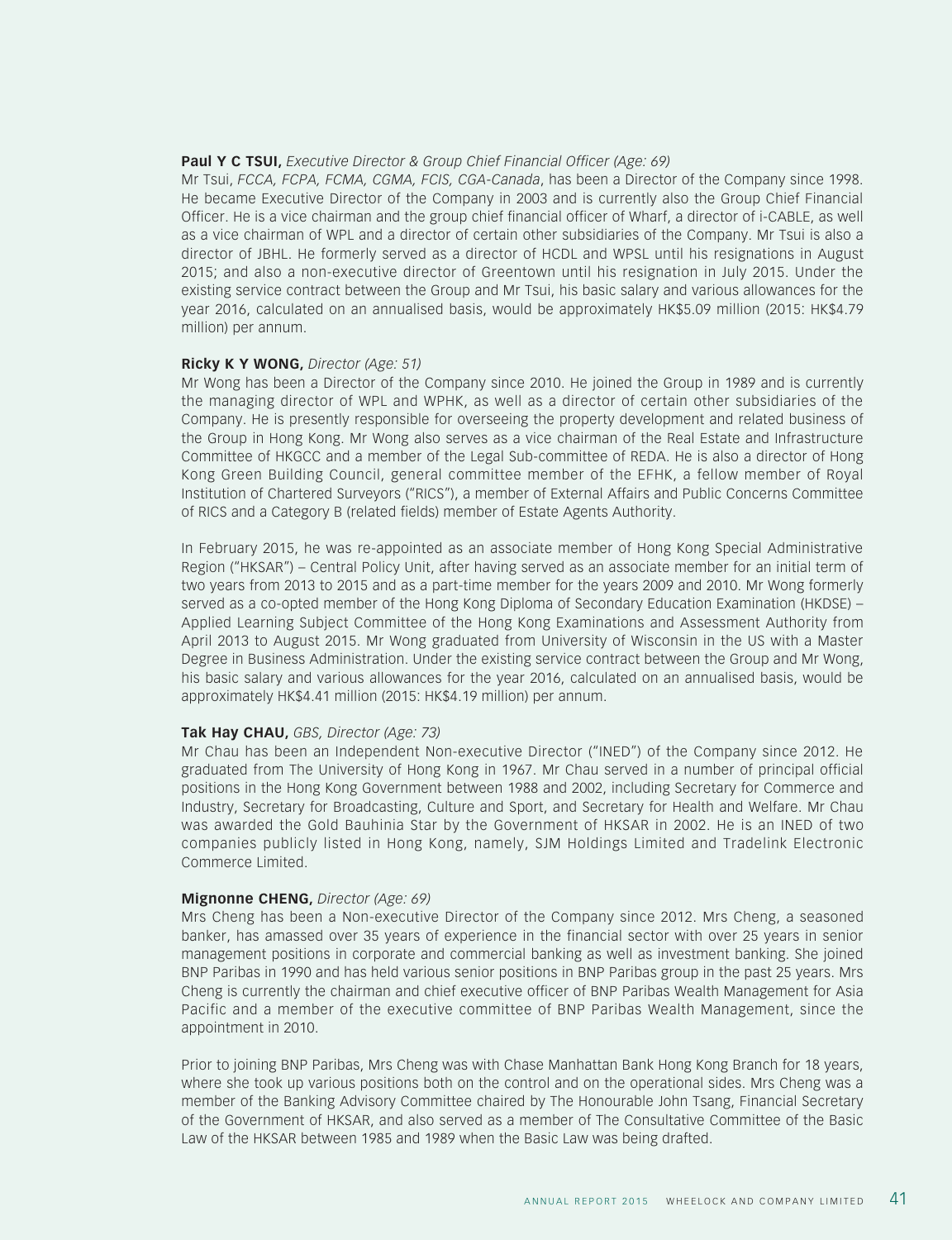In October 2006, Mrs Cheng was granted the "Top 100 Outstanding Women in Greater China Award" by The Chinese Women Entrepreneurs Association. In October 2007, Mrs Cheng was decorated "Chevalier de l'Ordre National du Mérite", a French national award, and subsequently "Chevalier de l'Ordre de la Légion d'Honneur" in May 2012. In August 2011, Mrs Cheng was honored as Top 20 Women in Finance by FinanceAsia.

#### **Winston K W LEONG,** *Director (Age: 56)*

Mr Leong has been an INED of the Company since 2013. He holds a Bachelor of Arts degree in economics and law from the University of Cambridge and a Bachelor of Laws degree from the University of British Columbia. He qualified to practise law in England & Wales, New York State and the Province of British Columbia, Canada, before working in investment banking and then management of private equity funds for investment in the Asia Pacific region. During the course of his career, he has worked in London, Vancouver, New York as well as Hong Kong. Mr Leong is currently a director of various private business enterprises.

#### **Alan H SMITH,** *JP, Director (Age: 72)*

Mr Smith has been an INED of the Company since 2012. He also serves as a member and chairman of the Company's Audit Committee, and a member of the Company's Nomination Committee and Remuneration Committee. He was the vice chairman, Pacific Region, of Credit Suisse First Boston ("CSFB"), a leading global investment bank from 1997 until he retired in December 2001. Prior to joining CSFB, he was chief executive of the Jardine Fleming group from 1983 to 1994 and was chairman of the Jardine Fleming group from 1994 to 1996. Mr Smith has over 27 years of investment banking experience in Asia. He was elected a council member of the Stock Exchange on two occasions. He was a member of the Economic Advisory Committee of the Government of HKSAR, and had for 10 years been a member of the Hong Kong Government's Standing Committee on Company Law Reform. He has been a trustee of the Hospital Authority Provident Fund Scheme from 2002 to 2014.

Mr Smith graduated with an LLB (Honours) degree from Bristol University, England in 1964, and was admitted as a solicitor in England in 1967 and in Hong Kong in 1970. Mr Smith is also a director of Genting Hong Kong Limited and Guangdong Land Holdings Limited, which are listed on the Stock Exchange; and Noble Group Limited, which is listed on the Singapore Exchange Securities Trading Limited. He is also a director of American Indochina Resorts Limited, a private company incorporated in the British Virgin Islands which owns Nam Hai Resort in Danang, Vietnam.

Mr Smith was a director of Crown International Corporation Limited (formerly known as VXL Capital Limited), which is listed on the Stock Exchange, until he resigned from the office with effect from 27 May 2014.

#### **Richard Y S TANG,** *BBS, JP, Director (Age: 63)*

Mr Tang, *BSc, MBA*, has been an INED of the Company since 2012. He is an MBA graduate from the University of Santa Clara, California, USA and a holder of Bachelor of Science degree in Business Administration from Menlo College, California, USA. Mr Tang is currently the chairman and managing director of Richcom Company Limited, the vice chairman of publicly listed King Fook Holdings Limited, an executive director of publicly listed Miramar Hotel and Investment Company, Limited, an INED of publicly listed Hang Seng Bank Limited, and a director of various private business enterprises. Furthermore, Mr Tang is an advisor of Tang Shiu Kin and Ho Tim Charitable Fund.

#### **Kenneth W S TING,** *SBS, JP, Director (Age: 73)*

Mr Ting has been an INED of the Company since 2003. He also serves as a member and chairman of the Company's Remuneration Committee as well as a member of the Company's Audit Committee and Nomination Committee. Mr Ting is the chairman of publicly listed Kader Holdings Company Limited and of Kader Industrial Company Limited. He is also an INED of publicly listed Cheuk Nang (Holdings) Limited. Mr Ting currently serves as the honorary president of HK Wuxi Trade Association Limited, the Federation of Hong Kong Industries, the Chinese Manufacturers' Association of Hong Kong, the Toys Manufacturers' Association of Hong Kong Limited, and also the Honorary Life President of Hong Kong Plastics Manufacturers' Association Limited.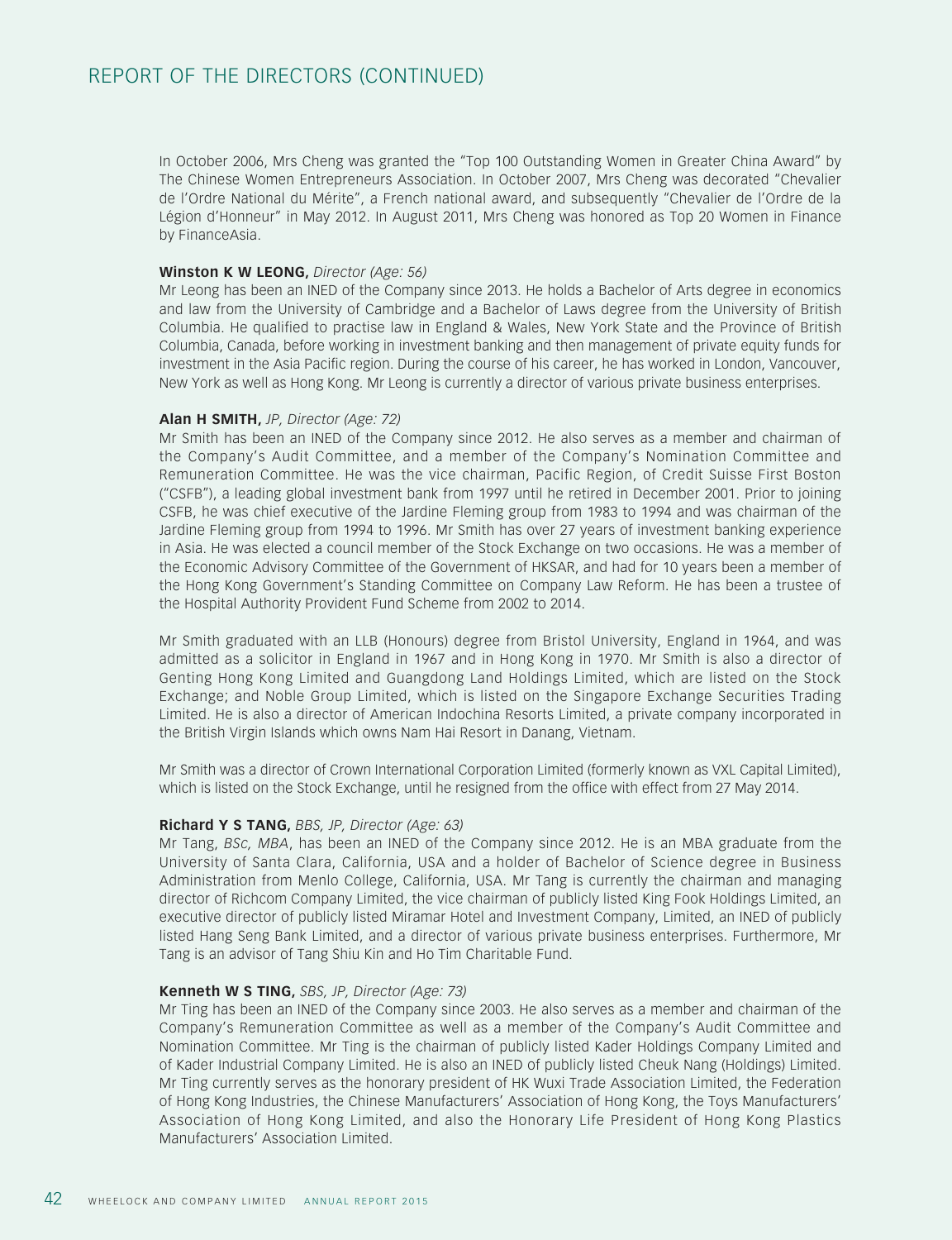Mr Ting also serves as a member of a number of other trade organisations and public committees such as HKGCC. He is also a Life Honorary Court member of The Hong Kong University of Science and Technology Court. Furthermore, he is a member of the Jiangsu Provincial Committee of the CPPCC.

#### **Nancy S L TSE,** *JP, Director (Age: 63)*

Ms Tse, *FCPA (HKICPA), CPA, CA (Canada)*, has been an INED of the Company since 2013. She also serves as a member of the Company's Audit Committee. Ms Tse is currently an INED of Link Asset Management Limited (formerly known as "The Link Management Limited") (as manager of Link Real Estate Investment Trust (formerly known as "The Link Real Estate Investment Trust"), a publicly listed company in Hong Kong) and DBS Bank (Hong Kong) Limited. She obtained her Bachelor of Arts (Honours) degree in Mathematics and Master of Business Administration degree in Finance/Accounting from the University of California, Los Angeles, United States; and qualified as Chartered Accountant in Toronto, Canada. She was the Chief Financial Officer and Director (Finance and Information Technology Services) of the Hong Kong Hospital Authority ("HA") until her retirement at the end of August 2013. She joined the HA in 1991 when it was established. She is an Adjunct Professor of The Jockey Club School of Public Health and Primary Care of The Chinese University of Hong Kong. She also serves as a member of Audit Committee of The University of Hong Kong and sits on the boards and committees of a number of other charitable organisations and non-government organisations.

#### **Glenn S YEE,** *Director (Age: 65)*

Mr Yee has been an INED of the Company since 2010. He also serves as a member of the Company's Audit Committee. Mr Yee is the founder, managing director and chairman of Pacific Can China Holdings Limited, which is one of the leading beverage can manufacturers in China. Mr Yee obtained a B.S. in Mechanical Engineering from Worcester Polytechnic Institute ("WPI") in Massachusetts, and an MBA Degree from Columbia University in New York. He started his career in General Electric Company in New York and later on joined Continental Can Company in Stamford, Connecticut. Mr Yee held senior positions in Marketing and Finance areas and was made managing director of Continental Can Hong Kong Ltd. in 1988. He resigned in 1991 and subsequently started Pacific Can. Mr Yee is a member of the Board of Trustees at WPI.

Note: The Company confirms that it has received written confirmation from each of the INEDs confirming their independence pursuant to Rule 3.13 of the Rules Governing the Listing of Securities on the Stock Exchange (the "Listing Rules"), and considers them independent.

#### **(II) Senior Management**

Various businesses of the Group are respectively under the direct responsibility of the Chairman & Managing Director, the Deputy Chairman, the Vice Chairman and the Executive Director & Group Chief Financial Officer of the Company as named under (A)(I) above, who are regarded as senior management of the Group.

### (B) Directors' Interests in Securities

#### **(I) Interests in Shares & Debt Securities**

At 31 December 2015, present Directors of the Company had the following beneficial interests, all being long positions, in the shares and/or debt securities of the Company, of three subsidiaries of the Company, namely, Wharf, i-CABLE and Wheelock Finance Limited, and also of Greentown, which is regarded as an associated corporation of the Company. The percentages which the relevant shares represented as compared to the total numbers of shares in issue of the relevant companies respectively are also set out below: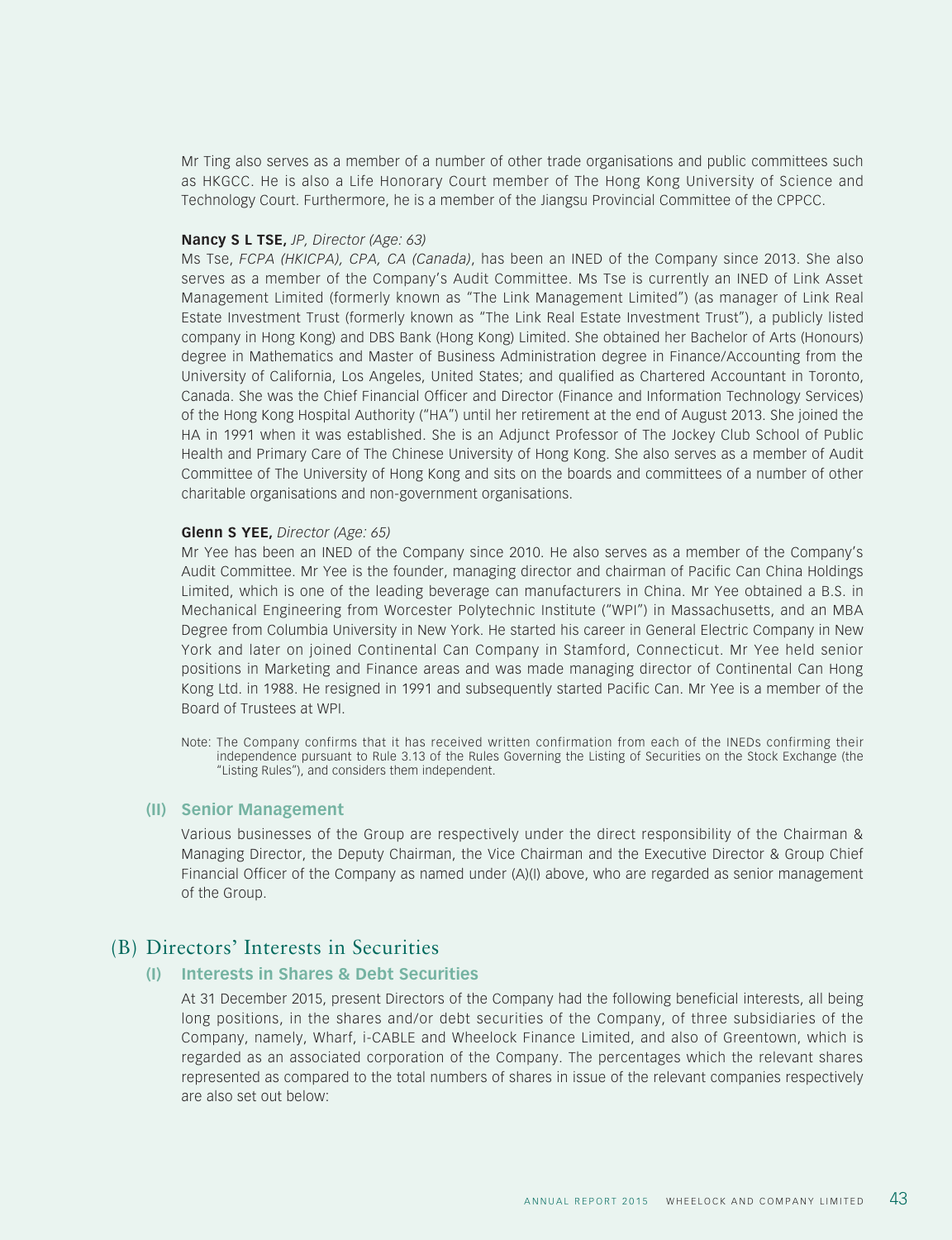|                                                                    | <b>Quantity</b> (percentage,<br>where applicable) held | <b>Nature of Interest</b> |
|--------------------------------------------------------------------|--------------------------------------------------------|---------------------------|
| The Company - Ordinary Shares                                      |                                                        |                           |
| Stephen T H Ng                                                     | 300,000 (0.0148%)                                      | Personal Interest         |
| <b>Wharf</b> - Ordinary Shares                                     |                                                        |                           |
| Stephen T H Ng                                                     | 804,445 (0.0266%)                                      | Personal Interest         |
| Kenneth W S Ting                                                   | 659,024 (0.0217%)                                      | Personal Interest         |
| <b>i-CABLE</b> - Ordinary Shares                                   |                                                        |                           |
| Stephen T H Ng                                                     | 1,265,005 (0.0629%)                                    | Personal Interest         |
| <b>Wheelock Finance Limited</b><br>- HKD Guaranteed Notes due 2017 |                                                        |                           |
| Ricky K Y Wong<br>- USD Guaranteed Notes due 2018                  | HK\$5,000,000                                          | Personal Interest         |
| Ricky K Y Wong                                                     | US\$1,300,000                                          | Personal Interest         |
| - HKD Guaranteed Notes due 2022                                    |                                                        |                           |
| Ricky K Y Wong                                                     | HK\$5,000,000                                          | Personal Interest         |
| <b>Greentown China Holdings Limited</b><br>- Debenture             |                                                        |                           |
| Stephen T H Ng<br>- USD Bond due 2018                              | RMB5,000,000                                           | Personal Interest         |
| Stewart C K Leung<br>- USD Fixed Rate Notes due 2018               | US\$500,000                                            | Personal Interest         |
| Ricky K Y Wong                                                     | US\$600,000                                            | Personal Interest         |
| - USD Fixed Rate Notes due 2020<br>Ricky K Y Wong                  | US\$600,000                                            | Personal Interest         |

Note: The interests in shares disclosed above do not include interests in share options of the Company and/or its subsidiary(ies) held by Directors of the Company as at 31 December 2015. Details of such interests in share options are separately set out below under subsection (B)(II) "Interests in Share Options of the Company" and subsection (B) (III) "Interests in Share Options of Wharf".

### **(II) Interests in Share Options of the Company**

Set out below are particulars of all interests (all being personal interests) in options held during the financial year ended 31 December 2015 by present Directors (and/or their respective associate(s)) of the Company to subscribe for ordinary shares of the Company granted/exercisable under the share option scheme of the Company:

|                          |                                   |           | No. of Wheelock's shares under option<br>(percentage based on all issued shares) | <b>Subscription</b><br>price |
|--------------------------|-----------------------------------|-----------|----------------------------------------------------------------------------------|------------------------------|
| <b>Name of Director</b>  | Date of grant<br>(Day/Month/Year) | As at     | As at<br>1 January 2015 31 December 2015                                         | per share<br>(HK\$)          |
| Douglas C K Woo (Note b) | 14/06/2013                        | 3,000,000 | 3,000,000 (0.148%)                                                               | 39.98                        |
| Stewart C K Leung        | 14/06/2013                        | 3,000,000 | 3,000,000 (0.148%)                                                               | 39.98                        |
| Paul Y C Tsui            | 14/06/2013                        | 1,500,000 | 1,500,000 (0.074%)                                                               | 39.98                        |
| Ricky K Y Wong           | 14/06/2013                        | 3,000,000 | 3,000,000 (0.148%)                                                               | 39.98                        |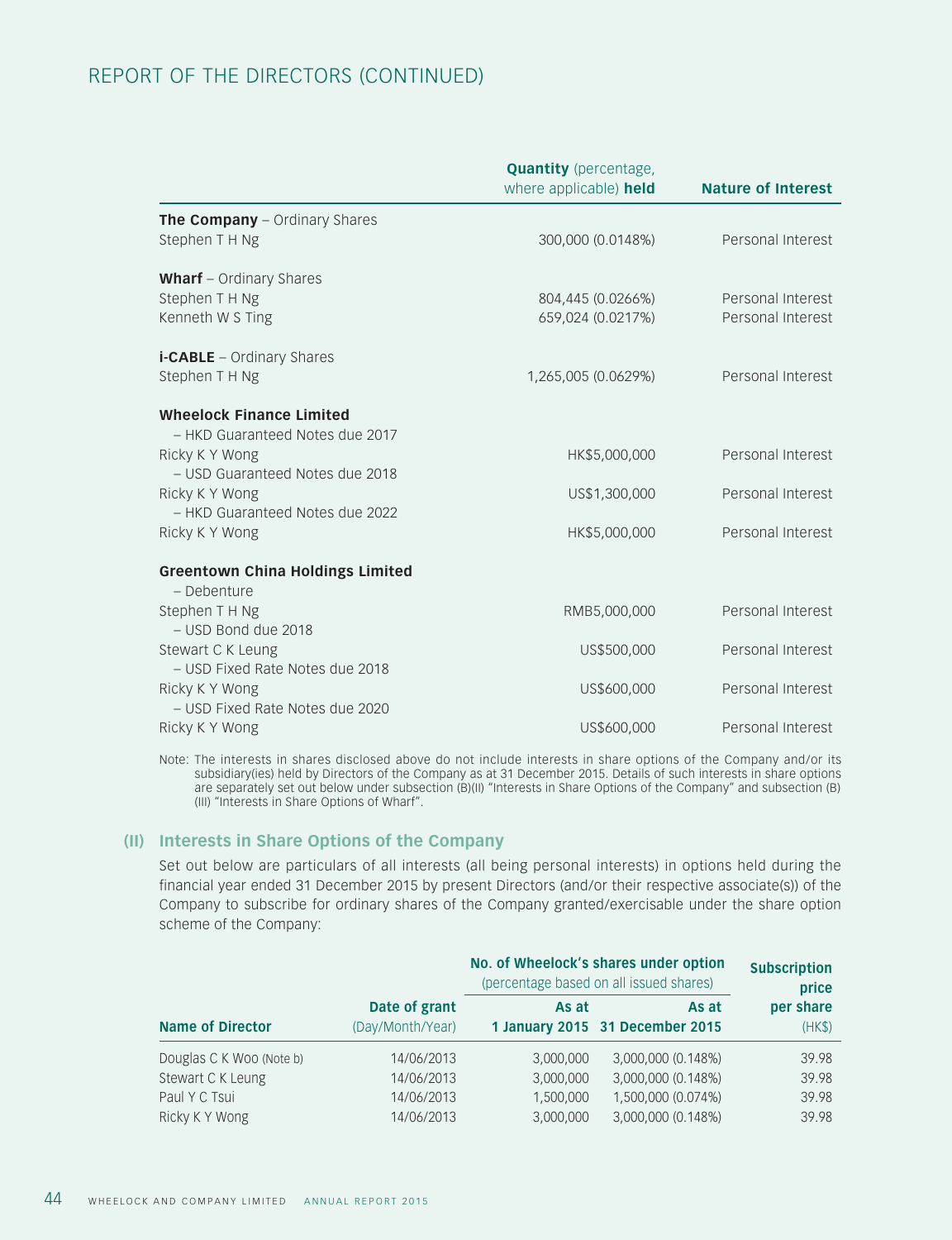#### Notes:

- (a) The share options of the Company outstanding as at both 1 January 2015 and 31 December 2015 as stated above were/will be vested in five tranches within a period of 5 years, with each tranche covering one-fifth of the relevant options, i.e. exercisable to the extent of one-fifth of the relevant total number of Wheelock's shares, and with the 1st, 2nd, 3rd, 4th and 5th tranche becoming exercisable from 15th of June in the years 2013, 2014, 2015, 2016 and 2017 respectively.
- (b) As at both 1 January 2015 and 31 December 2015, an associate of Mr Douglas C K Woo, namely, Mr Peter K C Woo, who is the father of Mr Douglas C K Woo, held certain options for the Company's shares, particulars of which are set out below under section (C) "Substantial Shareholders' Interests". The share options so held by Mr Peter K C Woo are not included in the options held by Mr Douglas C K Woo as stated above.
- (c) No share option of the Company held by Directors of the Company and/or their associate(s) lapsed or was exercised or cancelled during the financial year and no share option of the Company was granted to any Director of the Company and/or any associate(s) of any Director during the financial year.

#### **(III) Interests in Share Options of Wharf**

There was in existence during the financial year a share option scheme of Wharf (the "Wharf's Scheme"). Set out below are particulars of all interests (all being personal interests) in options held during the financial year ended 31 December 2015 by present Directors (and/or their respective associate(s)) of the Company to subscribe for ordinary shares of Wharf granted/exercisable under the Wharf's Scheme:

|                               | <b>Total No. of</b><br><b>Wharf's shares</b><br>under option<br>held as at |                                   |                        | No. of Wharf's shares<br>under option  | <b>Subscription</b>          |
|-------------------------------|----------------------------------------------------------------------------|-----------------------------------|------------------------|----------------------------------------|------------------------------|
| <b>Name of Director</b>       | <b>31 December 2015</b><br>(percentage based<br>on all issued shares)      | Date of grant<br>(Day/Month/Year) | As at<br>2015          | As at<br>1 January 31 December<br>2015 | price<br>per share<br>(HK\$) |
| Douglas C K Woo<br>(Note iii) | 800,000 (0.026%)                                                           | 04/07/2011                        | 800,000                | 800,000                                | 55.15                        |
| Stephen T H Ng                | 3,500,000 (0.116%)                                                         | 04/07/2011<br>05/06/2013          | 1,500,000<br>2,000,000 | 1,500,000<br>2,000,000                 | 55.15<br>70.20               |
| Paul Y C Tsui                 | 2,200,000 (0.073%)                                                         | 04/07/2011<br>05/06/2013          | 1,200,000<br>1,000,000 | 1,200,000<br>1,000,000                 | 55.15<br>70.20               |
| Ricky K Y Wong                | 800,000 (0.026%)                                                           | 04/07/2011                        | 800,000                | 800,000                                | 55.15                        |

Notes:

- (i) The Wharf's share options granted on 4 July 2011 outstanding as at both 1 January 2015 and 31 December 2015 as stated above were/are vested in five tranches within a period of 5 years, with each tranche covering one-fifth of the relevant Wharf's share options, i.e. exercisable to the extent of one-fifth of the relevant total number of Wharf's shares, and with the 1st, 2nd, 3rd, 4th and 5th tranche becoming exercisable from 5th of July in the years 2011, 2012, 2013, 2014 and 2015 respectively, with one exception. Such an exception is that regarding the relevant options outstanding as at 31 December 2015 held by Mr Paul Y C Tsui, the options were/are vested in four tranches within a period of 4 years, with each tranche covering one-fourth of the relevant Wharf's share options, i.e. exercisable to the extent of one-fourth of the relevant total number of Wharf's shares, and with the 1st, 2nd, 3rd and 4th tranche becoming exercisable from the 5th of July in the years 2012, 2013, 2014 and 2015 respectively.
- (ii) The Wharf's share options granted on 5 June 2013 outstanding as at both 1 January 2015 and 31 December 2015 as stated above were/will be vested in five tranches within a period of 5 years, with each tranche covering one-fifth of the relevant Wharf's share options, i.e. exercisable to the extent of one-fifth of the relevant total number of Wharf's shares, and with the 1st, 2nd, 3rd, 4th and 5th tranche becoming exercisable from 6th of June in the years 2013, 2014, 2015, 2016 and 2017 respectively.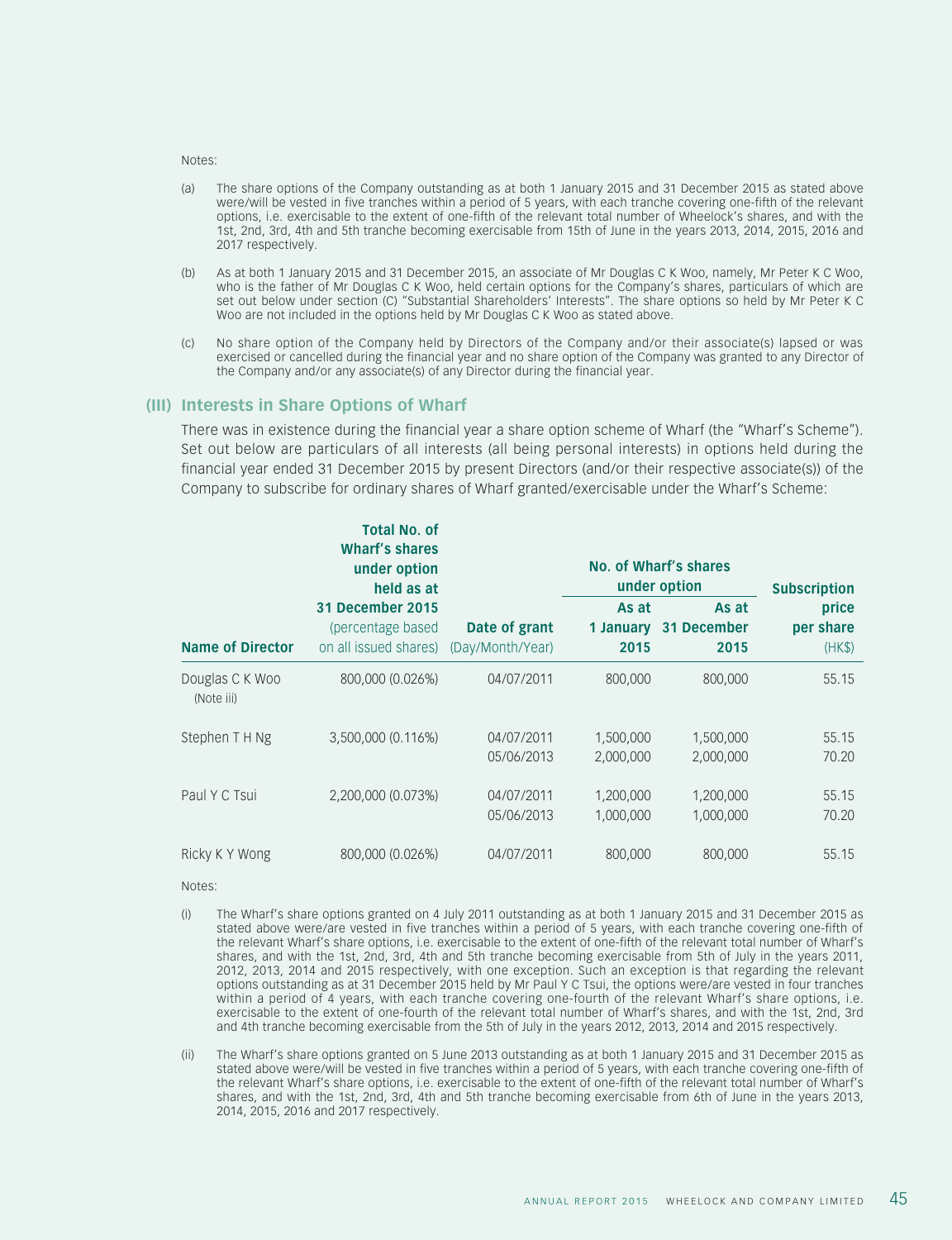- (iii) As at both 1 January 2015 and 31 December 2015, an associate of Mr Douglas C K Woo, namely, Mr Peter K C Woo, who is the father of Mr Douglas C K Woo, held certain options for Wharf's shares, particulars of which are set out below under section (C) "Substantial Shareholders' Interests". The share options so held by Mr Peter K C Woo are not included in the options held by Mr Douglas C K Woo as stated above.
- (iv) No Wharf's share option held by Directors of the Company and/or their associate(s) lapsed or was exercised or cancelled during the financial year and no Wharf's share option was granted to any Director of the Company and/or any associate(s) of any Director during the financial year.

Except as disclosed above, as recorded in the register kept by the Company under section 352 of the Securities and Futures Ordinance ("SFO") in respect of information required to be notified to the Company and the Stock Exchange by the Directors and/or Chief Executive of the Company pursuant to the SFO or to the Listing Rules, there were no interests, both long and short positions, held as at 31 December 2015 by any of the Directors or Chief Executive of the Company in shares, underlying shares or debentures of the Company and its associated corporations (within the meaning of Part XV of the SFO), nor had there been any rights to subscribe for any shares, underlying shares or debentures of the Company and its associated corporations held by any of them as at 31 December 2015.

### (C) Substantial Shareholders' Interests

Given below are the names of all parties who/which were, directly or indirectly, interested in 5% or more of any class of voting shares of the Company as at 31 December 2015, the respective relevant numbers of shares in which they were, and/or were deemed to be, interested as at that date as recorded in the register kept by the Company under section 336 of the SFO (the "Register"), and the percentages which the shares represented as compared to the total number of shares in issue of the Company:

| <b>Names</b> |                                                                                                    | <b>Number</b> (percentage)<br>of Ordinary Shares                     |
|--------------|----------------------------------------------------------------------------------------------------|----------------------------------------------------------------------|
| (i)<br>(ii)  | Mr Peter K C Woo (Notes 1 & 5)<br>Mrs Bessie P Y Woo (Note 5)<br>(iii) HSBC Trustee (C.I.) Limited | 241,979,652 (11.91%)<br>241,979,652 (11.91%)<br>995,221,678 (48.98%) |

Notes:

- (1) The interests of party (i) stated above do not include his personal interests in certain share options of the Company, particulars of which are given in note (3) below.
- (2) Duplication occurred in respect of the shareholdings stated against parties (i) and (ii) above to the extent that they represented the same block of shares.
- (3) As at both 1 January 2015 and 31 December 2015, party (i) stated above held options granted by the Company on 14 June 2013 covering 2,000,000 shares (0.098% based on all issued shares) of the Company, with the subscription price and the vesting/exercise periods thereof being the same as the relevant price/periods which are (as stated above under subsection (II) in section (B) "Directors' Interests in Securities", with the relevant periods as described in note (a) therein) applicable to options granted on the same date by the Company to its Directors. No share option of the Company held by party (i) lapsed or was exercised or cancelled during the financial year and no share option of the Company was granted to party (i) during the financial year.
- (4) As at both 1 January 2015 and 31 December 2015, party (i) stated above held options granted by Wharf on 4 July 2011 and 5 June 2013 covering 1,500,000 and 2,000,000 Wharf's shares respectively, with the subscription prices and vesting/ exercise periods thereof being the same as the respective prices/periods which are (as stated above under subsection (III) in section (B) "Directors' Interests in Securities", with the relevant periods as described in notes (i) and (ii) therein) applicable to options granted on the respective dates by Wharf to certain Directors of the Company (other than for the exceptional case in respect of Mr Paul Y C Tsui as stated in note (i) in that subsection (III)). No share option of Wharf held by party (i) lapsed or was exercised or cancelled during the financial year and no share option of Wharf was granted to party (i) during the financial year.
- (5) For the purpose of disclosure of interests in share options of the Company and Wharf under applicable laws and/or the Listing Rules, party (i) is an associate of party (ii), and Mr Douglas C K Woo is an associate of each of party (i) and party (ii). Particulars of the interests in the relevant share options held by party (i) (the relevant share options of the Company so held are not included in the deemed interests in the Company's shares held by party (ii) mentioned above) are given in notes (3) and (4) above, and particulars of the interests in the relevant share options held by Mr Douglas C K Woo (not included in the deemed interests held by party (i) and/or party (ii) mentioned above) are set out above under subsections (II) and (III) in section (B) "Directors' Interests in Securities".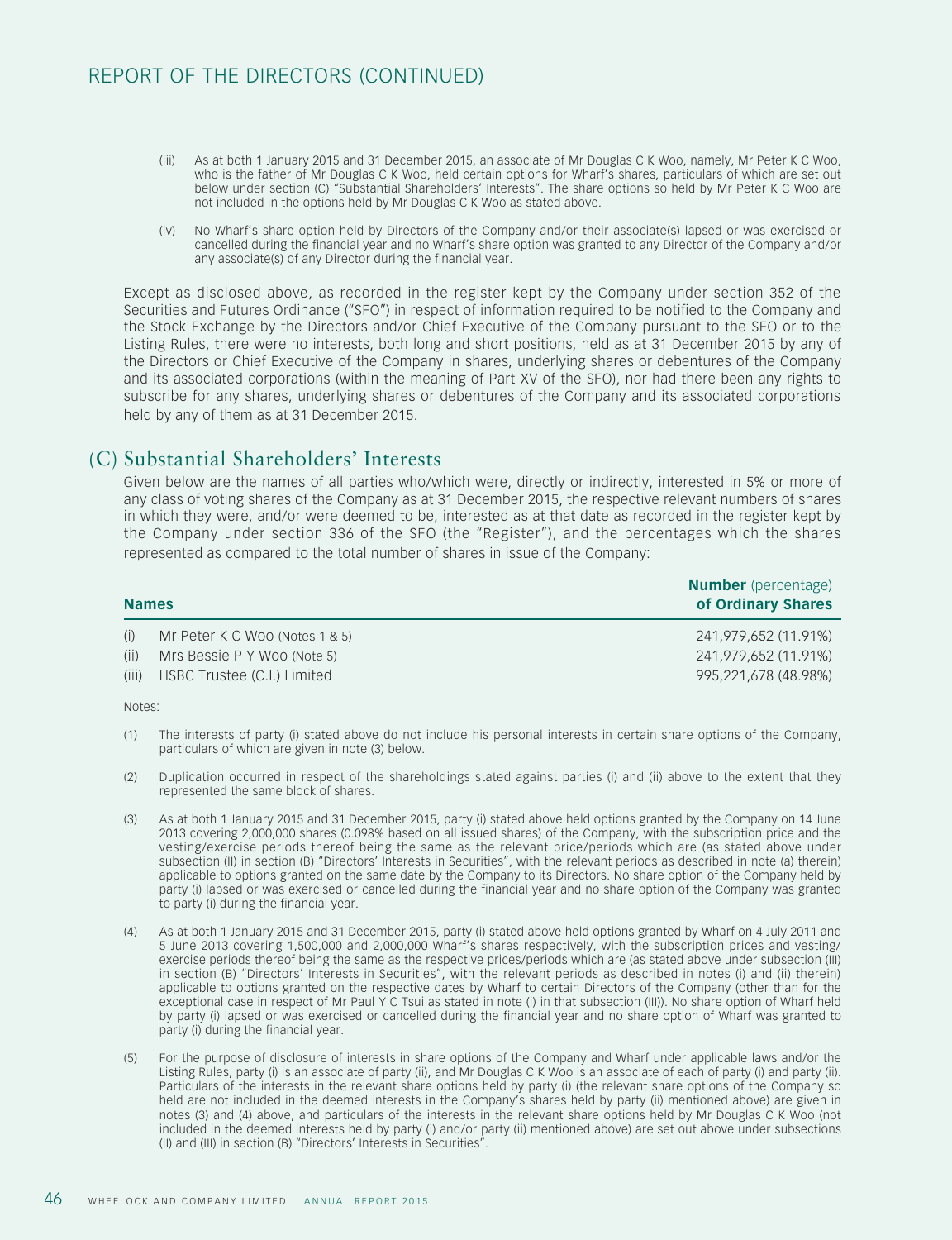All the interests stated above represented long positions and as at 31 December 2015, there were no short position interests recorded in the Register.

### (D) Share Option Schemes

- **(I) Summary of the Share Option Scheme of the Company (the "Company's Scheme")**
	- (a) Purpose of the Company's Scheme:

To provide directors and/or employees with the opportunity of acquiring an equity interest in the Company, to continue to provide them with the motivation and incentive to give their best contribution towards the Group's continued growth and success.

(b) Eligibility:

Eligible participants include any person(s) who is/are full-time and/or part-time employee(s) and/or Director(s) of the Company, any of its subsidiary(ies), and/or any of its associate(s). "Associates" include joint venture(s) and subsidiary(ies) of associates and of joint ventures.

- (c) (i) Total number of ordinary shares of the Company (the "Share(s)") available for issue under the Company's Scheme as at the date of this annual report: 190,684,928
	- (ii) Percentage which the 190,684,928 ordinary shares represent to the total number of Shares in issue as at the date of this annual report: 9.38%
- (d) Maximum entitlement of each eligible participant under the Company's Scheme: Not to exceed 1% of all the Shares in issue in any 12-month period unless approved by Shareholders of the Company
- (e) Period within which the Shares must be taken up under an option: Within 10 years from the date on which the option is offered or such shorter period as the Directors may determine
- (f) Minimum period for which an option must be held before it can be exercised: No minimum period unless otherwise determined by the Board
- (g) (i) Price payable on application or acceptance of the option: HK\$10.00
	- (ii) The period within which payments or calls must or may be made: 28 days after the offer date of an option or such shorter period as the Directors may determine
	- (iii) The period within which loans for the purposes of the payments or calls must be repaid: Not applicable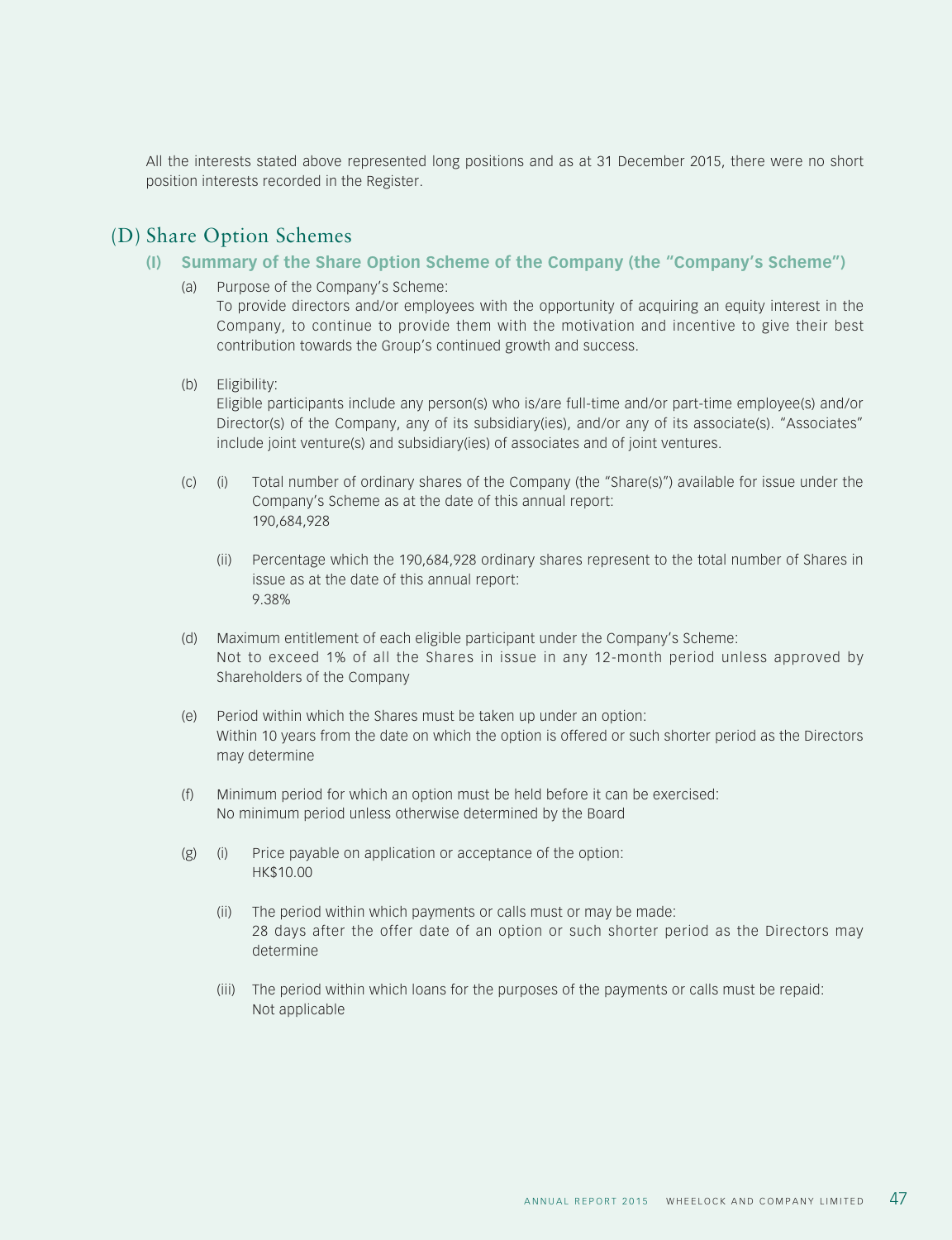- (h) Basis of determining the subscription price: The subscription price shall be determined by the Directors at the time of offer but shall not be less than whichever is the highest of: –
	- (i) the indicative price per share for subscription of Shares under the option as specified in the written offer containing the offer of the grant of the option to an eligible participant;
	- (ii) the closing price of the Shares as stated in the Stock Exchange's daily quotation sheet on the date of grant of an option, which must be a Stock Exchange trading day; and
	- (iii) the average closing price of the Shares as stated in the Stock Exchange's daily quotation sheets for the five Stock Exchange trading days immediately preceding the date of grant of an option.
- (i) The remaining life of the Company's Scheme: Approximately 5 years (expiring on 8 June 2021)

### **(II) Details of Outstanding Options for Shares of the Company**

Set out below are particulars and movement(s), if any, during the financial year of all outstanding share options of the Company which were granted to certain employees of the Group (including Directors of the Company), all working under employment contracts that are regarded as "continuous contracts" for the purposes of the Employment Ordinance and all being participants with options not exceeding the respective individual limits:

|                                    | No. of Wheelock's shares<br>under option                      |                                                               |                                                                                                                                     | <b>Price per share</b><br>to be paid      |  |
|------------------------------------|---------------------------------------------------------------|---------------------------------------------------------------|-------------------------------------------------------------------------------------------------------------------------------------|-------------------------------------------|--|
| Date of grant<br>(Date/Month/Year) | As at<br>1 January<br>2015                                    | As at<br>31 December<br>2015                                  | <b>Vesting/Exercise Period</b><br>(Day/Month/Year)                                                                                  | on exercise<br>of options<br>(HK\$)       |  |
| 14/06/2013                         | 2,500,000<br>2,500,000<br>2,500,000<br>2,500,000<br>2,500,000 | 2,500,000<br>2,500,000<br>2,500,000<br>2,500,000<br>2,500,000 | 15/06/2013 - 14/06/2018<br>15/06/2014 - 14/06/2018<br>15/06/2015 - 14/06/2018<br>15/06/2016 - 14/06/2018<br>15/06/2017 - 14/06/2018 | 39.98<br>39.98<br>39.98<br>39.98<br>39.98 |  |
| Total:                             | 12,500,000                                                    | 12,500,000                                                    |                                                                                                                                     |                                           |  |

Note: No share option of the Company lapsed or was granted, exercised or cancelled during the financial year.

### **(III) Details of Outstanding Options for Shares of Wharf, etc.**

The terms, conditions, and relevant information of the Wharf's Scheme are, *mutatis mutandis*, identical to those of the Company's Scheme (as set out under "Section (D)(I)" above) in all material respects, except that for (i) and (ii) under "Section (D)(I)(c)" above, the relevant number/percentage for the Wharf's Scheme are 281,024,732 and 9.27% respectively.

Set out below are particulars and movement(s), if any, during the financial year of all outstanding Wharf's share options which were granted to certain employees and/or directors of Wharf and/or its subsidiaries (some being also Directors of the Company), all working under employment contracts that are regarded as "continuous contracts" for the purposes of the Employment Ordinance and all being participants with options not exceeding the respective individual limits: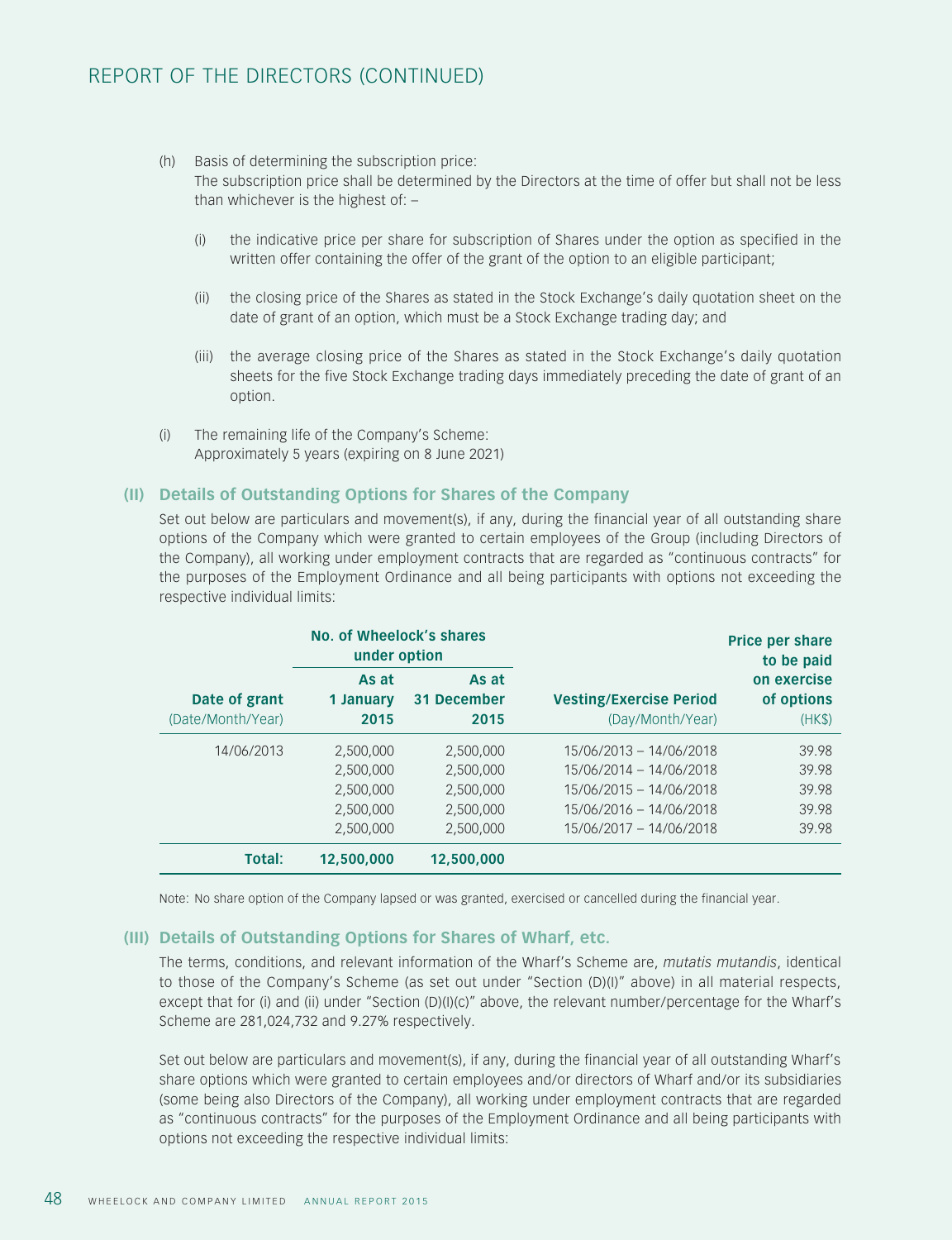|                                   | No. of Wharf's shares under option |                                        |                                     |                              | Price per share<br>to be paid on                   |                                  |
|-----------------------------------|------------------------------------|----------------------------------------|-------------------------------------|------------------------------|----------------------------------------------------|----------------------------------|
| Date of grant<br>(Day/Month/Year) | As at<br>1 January<br>2015         | <b>Exercised</b><br>during<br>the year | <b>Lapsed</b><br>during<br>the year | As at<br>31 December<br>2015 | <b>Vesting/Exercise Period</b><br>(Day/Month/Year) | exercise<br>of options<br>(HK\$) |
| 04/07/2011:<br>(i)                |                                    |                                        |                                     |                              |                                                    |                                  |
|                                   | 1,540,000                          |                                        | $\overline{\phantom{0}}$            | 1,540,000                    | 05/07/2011 - 04/07/2016                            | 55.15                            |
|                                   | 2,320,000                          | (300,000)                              | $\qquad \qquad -$                   | 2,020,000                    | 05/07/2012 - 04/07/2016                            | 55.15                            |
|                                   | 2,320,000                          | (300,000)                              | $\qquad \qquad -$                   | 2,020,000                    | 05/07/2013 - 04/07/2016                            | 55.15                            |
|                                   | 2,320,000                          | (300,000)                              | $\qquad \qquad -$                   | 2,020,000                    | 05/07/2014 - 04/07/2016                            | 55.15                            |
|                                   | 2,320,000                          |                                        | (300,000)                           | 2,020,000                    | 05/07/2015 - 04/07/2016                            | 55.15                            |
|                                   | 10,820,000                         | (900,000)                              | (300,000)                           | 9,620,000                    |                                                    |                                  |
| 05/06/2013:<br>(ii)               |                                    |                                        |                                     |                              |                                                    |                                  |
|                                   | 2,500,000                          |                                        | (400,000)                           | 2,100,000                    | 06/06/2013 - 05/06/2018                            | 70.20                            |
|                                   | 2,500,000                          | -                                      | (400,000)                           | 2,100,000                    | 06/06/2014 - 05/06/2018                            | 70.20                            |
|                                   | 2,500,000                          | -                                      | (400,000)                           | 2,100,000                    | 06/06/2015 - 05/06/2018                            | 70.20                            |
|                                   | 2,500,000                          |                                        | (400,000)                           | 2,100,000                    | 06/06/2016 - 05/06/2018                            | 70.20                            |
|                                   | 2,500,000                          |                                        | (400,000)                           | 2,100,000                    | 06/06/2017 - 05/06/2018                            | 70.20                            |
|                                   | 12,500,000                         |                                        | (2,000,000)                         | 10,500,000                   |                                                    |                                  |
| Total:                            | 23,320,000                         | (900,000)                              | (2,300,000)                         | 20,120,000                   |                                                    |                                  |

Notes:

- (1) The weighted average closing price of Wharf's shares immediately before the date(s) of exercise(s) of the Wharf's options during the financial year as abovementioned was HK\$59.04 per share.
- (2) The lapse of share options during the financial year covering a total of 2,300,000 Wharf's shares as stated above was in accordance with the terms of Wharf's share option scheme.
- (3) Except as disclosed above, no share option of Wharf lapsed or was granted, exercised or cancelled during the financial year.

### (E) Retirement Benefits Schemes

The Group's principal retirement benefits schemes available to its employees in Hong Kong are defined contribution schemes (including the Mandatory Provident Fund) which are administered by independent trustees. Both the Group and the employees contribute respectively to the schemes sums which represent a certain percentage of the employees' salaries. The contributions by the Group are expensed as incurred and may be reduced by contributions forfeited for those employees who have left the schemes prior to full vesting of the related employer's contributions.

The employees of the Group's subsidiaries in PRC are members of the state-managed social insurance and housing funds operated by the Government of PRC. The PRC subsidiaries are required to contribute a certain percentage of payroll costs to the funds to fund the benefits. The only obligation of the Group with respect to the retirement benefits of PRC employees is to make the specified contributions.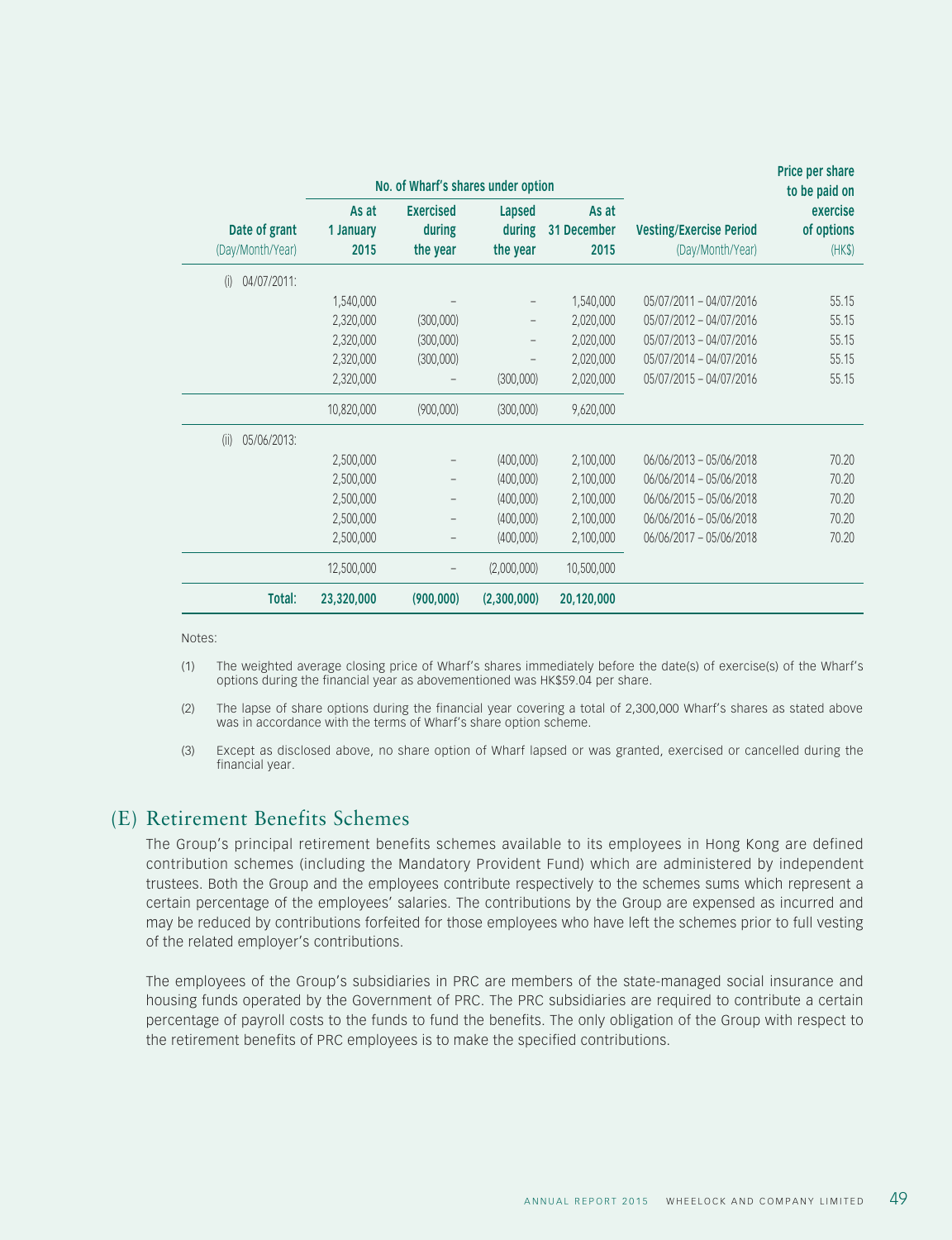# (F) Major Customers & Suppliers

For the financial year ended 31 December 2015:

- (a) the aggregate amount of purchases (not including the purchases of items which are of a capital nature) attributable to the Group's five largest suppliers represented less than 30% of the Group's total purchases; and
- (b) the aggregate amount of revenue attributable to the Group's five largest customers represented less than 30% of the Group's total revenue.

### (G) Bank Loans, Overdrafts and Other Borrowings

Particulars of any and all bank loans, overdrafts and/or other borrowings of the Company and of the Group as at 31 December 2015 which were repayable on demand or within a period not exceeding one year or after one year are set out in Note 20 to the Financial Statements on pages 87 to 88.

# (H) Public Float

Based on information that is publicly available to the Company and within the knowledge of the Directors as at the date of this report, the Company has maintained the prescribed public float under the Listing Rules throughout the financial year ended 31 December 2015.

### (I) Disclosure of Connected Transactions

Set out below is information in relation to certain connected transactions involving the Company and/or its subsidiaries, particulars of which were previously disclosed in the announcement made by the Company dated 26 September 2014 and are required under the Listing Rules to be disclosed in the Annual Report and Financial Statements of the Company:

### **(I) Master Tenancy Agreement between Wharf and WGL**

During the financial year under review, there existed various tenancy agreements entered into between certain subsidiaries of Wharf (which is a listed subsidiary of the Company), as landlords, and certain subsidiaries, associates and/or affiliates of Wisdom Gateway Limited ("WGL"), as tenants (the "Eligible Tenants"), for the purpose of the letting by the landlords to the Eligible Tenants certain retail/commercial premises owned by the Wharf group for operating various retail businesses, including Lane Crawford stores and City Super stores.

On 26 September 2014, Wharf entered into a master tenancy agreement (the "MTA") with WGL for a term of three years from 1 January 2015 to 31 December 2017. The MTA is for the purpose of, *inter alia*, regulating various continuing connected transactions in respect of the leasing of premises owned by members of the Wharf group to the Eligible Tenants and the fixing of the aggregate annual cap amount of rentals in relation thereto during the said three-year term.

As WGL is indirectly wholly-owned by a trust, the settlor of which is Mr Peter K C Woo, who was formerly the Senior Director of the Company and is also a substantial shareholder of the Company, the MTA and various transactions contemplated and/or governed thereunder (collectively, the "MTA Transactions") constituted continuing connected transactions for the Company under the Listing Rules.

The annual aggregate amount of rental under the MTA, which is subject to the relevant aggregate annual cap amount previously disclosed in the abovementioned announcement, received by the Wharf group from WGL group for the financial year ended 31 December 2015 amounted to HK\$1,050 million.

**(II)** With regard to the Related Party Transactions as disclosed under Note 28 to the Financial Statements on page 102, the transactions stated under paragraph "(a)" therein constitute connected transactions (as defined under the Listing Rules) of the Company and the one under paragraph "(b)" does not constitute a connected transaction for the Company.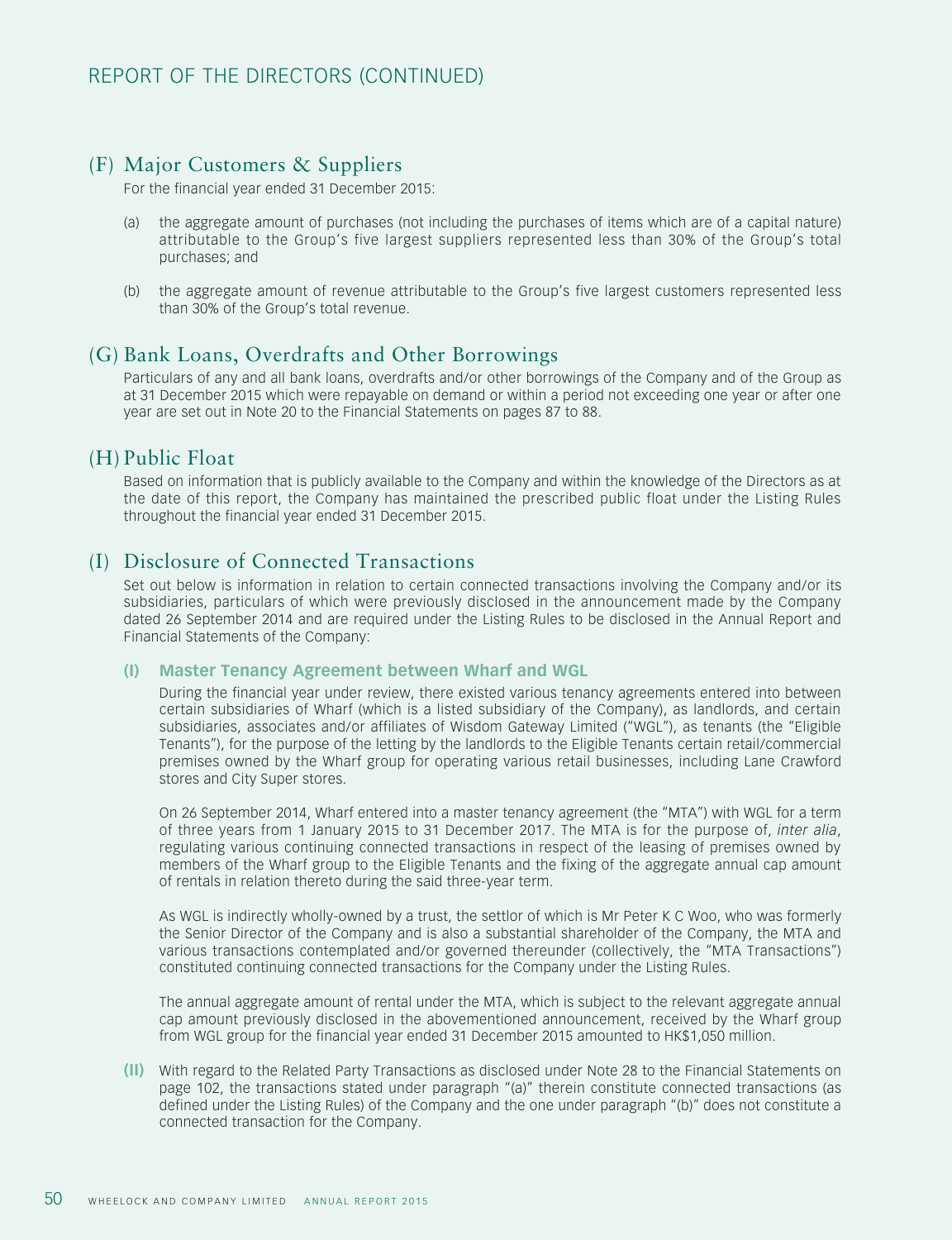### **(III) Confirmation from Directors etc.**

The Directors, including the INEDs, of the Company have reviewed the MTA Transactions mentioned under section (I)(I) above and confirmed that the MTA Transactions were entered into:

- (a) by the Group in the ordinary and usual course of its business;
- (b) on normal commercial terms or better; and
- (c) according to the agreements governing such MTA Transactions on terms that are fair and reasonable and in the interests of the Shareholders of the Company as a whole.

In accordance with paragraph 14A.56 of the Listing Rules, the Board of Directors engaged the Company's auditors to perform procedures on the Group's continuing connected transactions in accordance with Hong Kong Standard on Assurance Engagements 3000 "Assurance Engagements Other Than Audits or Reviews of Historical Financial Information" and with reference to Practice Note 740 "Auditor's Letter on Continuing Connected Transactions under the Hong Kong Listing Rules" issued by the Hong Kong Institute of Certified Public Accountants.

The auditors of the Company have advised that nothing has come to their attention that causes them to believe that:

- (1) the MTA Transactions had not been approved by the Company's Board of Directors;
- (2) the MTA Transactions were not, in all material respects, entered into in accordance with the terms of the related agreements governing the MTA Transactions;
- (3) the relevant cap amounts, where applicable, have been exceeded during the financial year ended 31 December 2015; and
- (4) in the event that there would be any transactions involving the provision of goods and services by the Group, the transactions were not, in any material respects, in accordance with the pricing policies of the Group.

# (J) Principal Risks and Uncertainties

The following is a list of principal risks and uncertainties that are considered to be of significance as it currently stands and with potential affecting the Group's businesses, results of operations and financial conditions. However, this is non-exhaustive as there may be other risks and uncertainties arise resulting from changes in economic and other conditions over time. The Group employs a risk management and internal control framework to identify current and foreseeable risks at different levels of the organisation so as to take preventive actions to avoid or mitigate their adverse impacts.

### **Risks pertaining to Development Properties ("DP")**

DP segment is the Group's core business, primarily in Hong Kong, Mainland China and Singapore. Accordingly, the DP segment is subject to economic, political and legal developments in Hong Kong, Mainland China and Singapore.

In Hong Kong, the DP market has been affected by the economic and market conditions, escalating construction costs, environmental issues, government approval and the policies of the government through legislative or administrative measures. In recent years, the Government of HKSAR has imposed control measures including First-hand Sales Ordinance, heavier stamp duties and home loan curbs.

In recent years, the DP market in Mainland China has been concurrently affected by the economic trend and government policies such as the adoption of category-based regulatory measures and the bilateral regulatory measures for the real estate market, policy changes in mortgage levels and ownership, interest rate changes, supply and demand conditions as well as the overall economic volatility in Mainland China. The DP market in Singapore has also been recently affected by the cooling measures imposed by the Singapore government.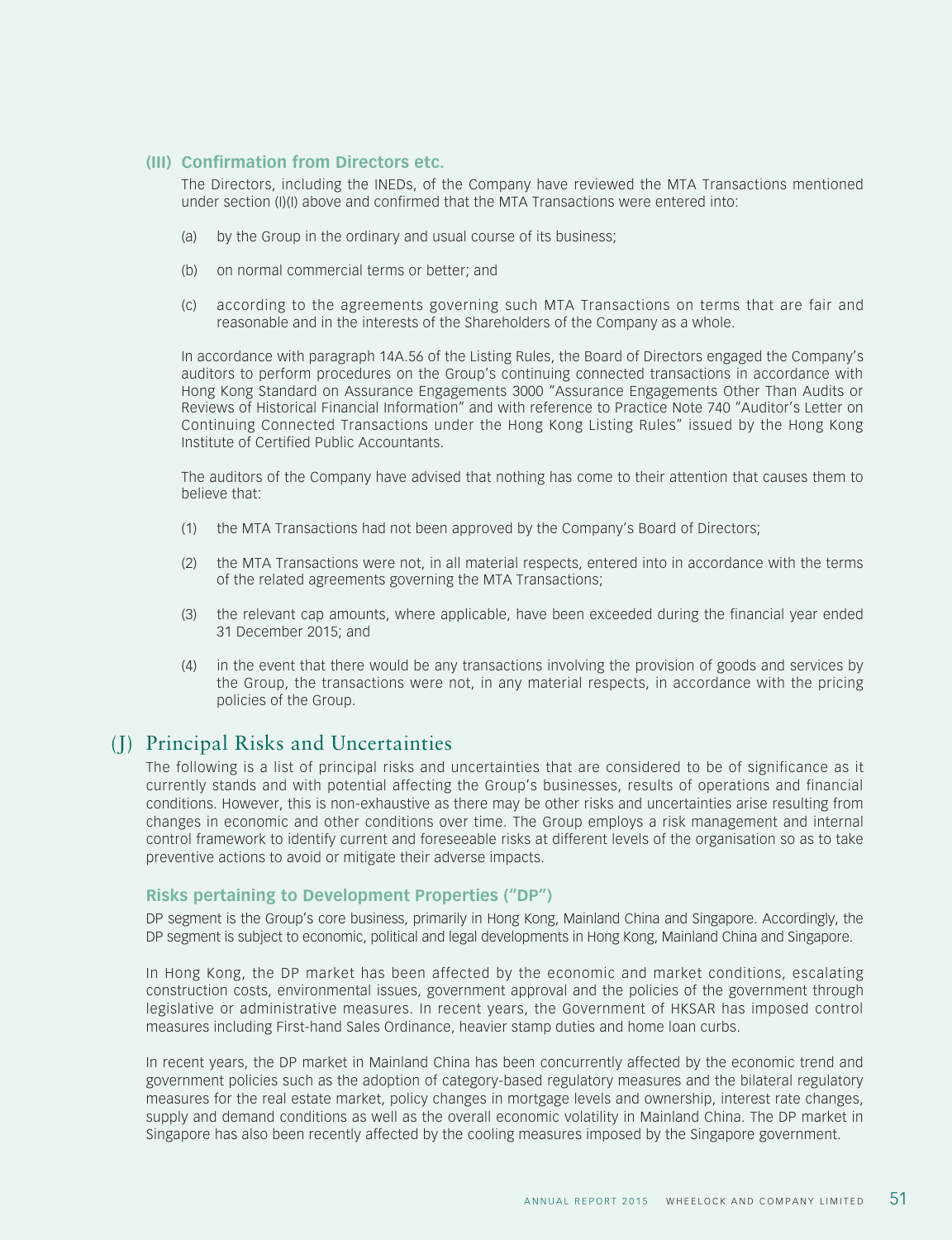The Group's DP segment is expected to continue exposing to these risks, which may affect the Group's investment strategy and business model as well as the performance in DP. In this respect, the Group actively assesses the overall economic, political and legal developments as well as the property markets in Hong Kong, Mainland China and Singapore for deciding viable acquisitions and selling strategies. For each potential project, detailed feasibility and stress test with regard to all aspects will be carried out before acquisition to minimise the commercial and legal risks.

### **Risks pertaining to Investment Properties ("IP")**

IP segment is the Group's another core business with IP asset accounted for over 63% of the Group's total. With the majority of the properties locating in Hong Kong and Mainland China, the general economic climate, regulatory changes, government policies and the political conditions in both Hong Kong and Mainland China may have a significant impact on the Group's overall financial results and positions.

IPs are stated at fair values in accordance with the Hong Kong Financial Reporting Standards in the statement of financial position at each reporting period and the changes in fair value are recognised to the income statement. Given the size of the Group's IP portfolio, any significant change in the IP values may overwhelmingly affect the Group's results that may not be able to reflect the Group's operating and cash flow performance.

In this respect, the Group regularly assesses changes in economic environment and keeps alert to market needs and competitors' offensives in order to maintain competitiveness. Continuously up keeping the quality of the assets and building up a diversified and high-quality tenant-mix also help the Group to grow revenue and to resist sluggish economy. In addition, long-range planned and tactical promotions are seamlessly executed for maintaining the IPs' leading brands and value.

### **Non property related businesses**

The Group operates container terminals both in Hong Kong and Mainland China. The low global trade growth environment is likely to continue through 2016, impacting volume growth and putting pressure on shipping lines to economise and rationalise their networks further.

The Group operates 14 hotels in the Asia Pacific region, six of which are owned by the Group. Hotel performance is usually subject to a high degree of fluctuation caused by both predictable and unpredictable factors including seasonality, social stability, epidemic diseases and changes in economic conditions.

The Group's CME segment is faced with fast changing user behavior enabled by new technologies in a crowded market.

### **Legal and Regulatory Compliance risks**

Whilst the Group has a diversified portfolio of business operations across Hong Kong, various Mainland cities and various Asia Pacific regions, any failure to anticipate the trend of regulatory changes or cope with relevant requirements may result in non-compliance of local laws or regulations, leading to not only financial loss but also reputational damage to the Group. In mitigation of relevant risks, the Group actively assesses the effect of relevant developments and engages closely with regulatory authorities and external advisors on new laws and regulations and also trending legislation to ensure relevant requirements are properly complied in an effective manner.

### **Financial risks**

The Group is exposed to financial risks related to interest rate, foreign currency, equity price and credit in the normal course of the business. For further details of such risks and relevant management policies, please refer to Note 23 to the Financial Statements from pages 92 to 98.